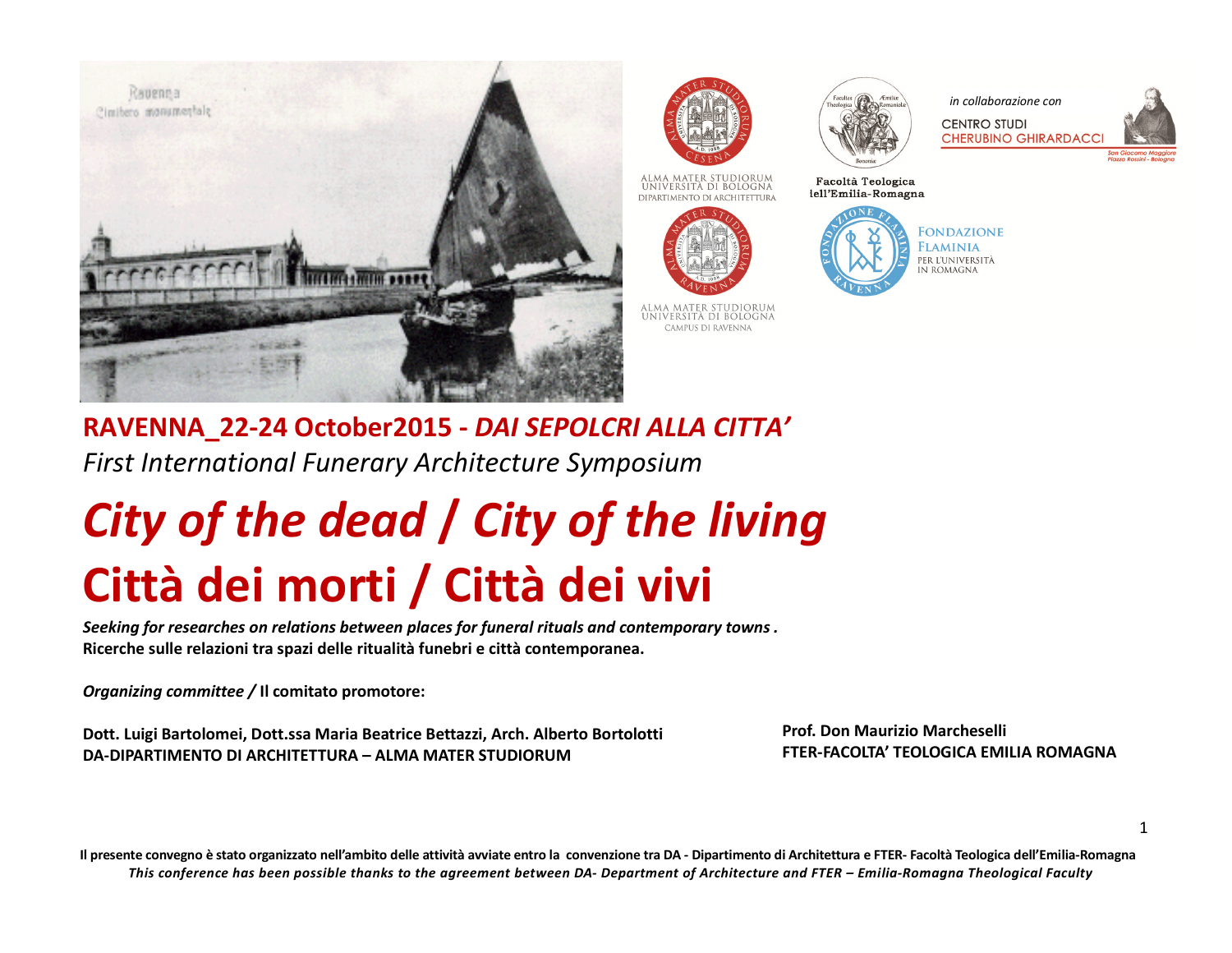







ALMA MATER STUDIORUM<br>UNIVERSITÀ DI BOLOGNA<br>CAMPUS DI RAVENNA

FONDAZIONE FLAMINIA<br>per l'università in romagna

ALMA MATER STUDIORUM<br>UNIVERSITÀ DI BOLOGNA **Pacoltà Teologica**<br>DIPARTIMENTO DI ARCHITETTURA **lell'Emilia-Romagna** 



| Prof. Don Federico Badiali,         | Professore di Antropologia Teologica, FTER-Facoltà Teologica Emilia-Romagna                                                             |
|-------------------------------------|-----------------------------------------------------------------------------------------------------------------------------------------|
| Prof. F. Javier Rodriguez Barberan, | Professore di Storia dell'Architettura Contemporanea, Scuola Tecnica Superiore di Architettura - Università di Siviglia                 |
| Dott.ssa Rossana Becarelli,         | Direttore Sanitario dell'Ospedale San Giovanni Vecchio di Torino, Direttore Scientifico del Giornale Internazionale di Arte e Medicina, |
| Prof. Arch. Gianni Braghieri,       | Professore di Composizione Architettonica - Università di Bologna                                                                       |
| Arch. Andrea Dall'Asta,             | Direttore della Galleria San Fedele - Milano - e della Raccolta Lercaro - Bologna.                                                      |
| Prof. Adriano Favole,               | Presidente della Fondazione Fabretti, Professore di Antropologia Culturale - Università di Torino                                       |
| Dott. Mauro Felicori,               | Fondatore dell'ASCE - Association of Significant Cemeteries in Europe                                                                   |
| Prof. Peppino Ortoleva,             | Professore di Storia e Teoria dei Media – Università Di Torino                                                                          |
| Dott.ssa Marina Sozzi               | Presidente dell'Associazione Infine Onlus                                                                                               |
| Prof. Arch. Paolo Zermani.          | Professore di Composizione Architettonica - Università di Firenze                                                                       |
|                                     |                                                                                                                                         |

# *Conference Program*

| Thursday, October 22 |                                                                                                                                                                                                                                                                                                                                                                                                                 |  |
|----------------------|-----------------------------------------------------------------------------------------------------------------------------------------------------------------------------------------------------------------------------------------------------------------------------------------------------------------------------------------------------------------------------------------------------------------|--|
| <b>11.00 AM</b>      | - Registration at the conference<br>- Authorities Greetings<br>- Introduction: <i>Death and life new balances in the European landscape</i> , Luigi Bartolomei                                                                                                                                                                                                                                                  |  |
| 1.30 PM              | <b>LUNCH</b>                                                                                                                                                                                                                                                                                                                                                                                                    |  |
| $3.30 - 5.30$ PM     | First session, moderator: Nilly Harag<br>Courtney D. Coyne-Jensen, Tallum's Syncretic Ground: To Death - To life<br>Francesca Mugnai, La ricerca di simboli universali. Un progetto di Edoardo Detti e Carlo Scarpa<br>Claudio Sgarbi, The Death and the Tomb of the Architect<br>Carlotta Torricelli, Inserti urbani e visioni di paesaggio. La tensione tra progetto e luogo nei cimiteri di Sigurd Lewerentz |  |
| $5.30 - 6.00$ PM     | <b>COFFEE BREAK</b>                                                                                                                                                                                                                                                                                                                                                                                             |  |
| $6.0 - 8.00$ PM      | Second session: key-note speaker: Rossana Becarelli<br>Giovanni Comi, Tra due mondi. Sverre Fehn e il Crematorio di Larvik<br>L. Bartolomei, C. Tiloca, A. Zangari, Grabeskirche – Churches for ashes: a new model for "neighborhood graveyards"?<br>Gilda Giancipoli, La casa dei morti. Il cimitero San Cataldo a Modena, di Aldo Rossi e Gianni Braghieri.                                                   |  |
| 8.30 PM              | <b>DINNER</b>                                                                                                                                                                                                                                                                                                                                                                                                   |  |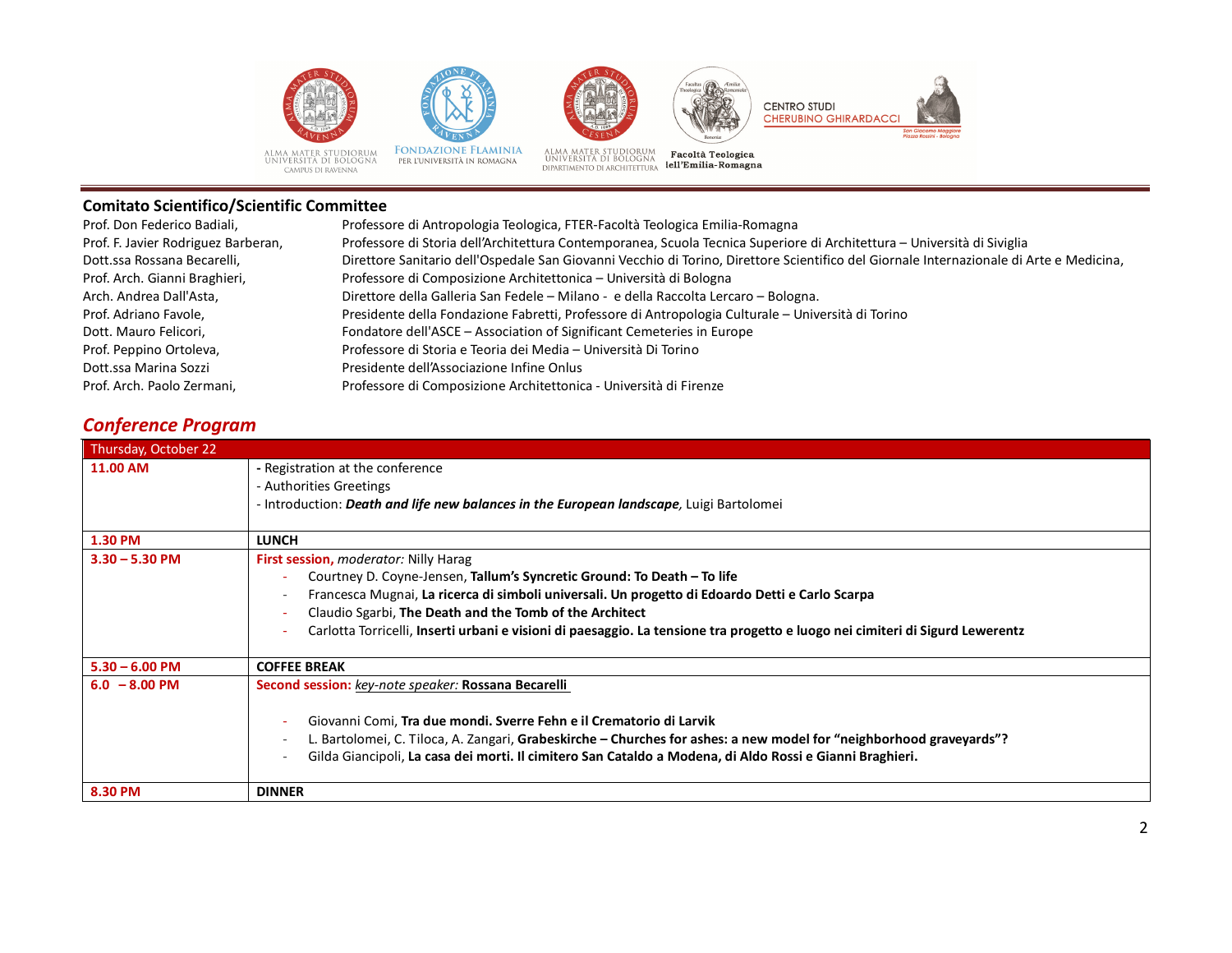









ALMA MATER STUDIORUM<br>UNIVERSITÀ DI BOLOGNA<br>CAMPUS DI RAVENNA

**FONDAZIONE FLAMINIA**<br>per l'università in romagna

ALMA MATER STUDIORUM<br>UNIVERSITÀ DI BOLOGNA **Pacoltà Teologica**<br>DIPARTIMENTO DI ARCHITETTURA **lell'Emilia-Romagna** 

| 8.00PM                 | <b>CONFERENCE DINNER.</b> Romagna's cuisine.                                                                                                                                                                                                                                                                                                                            |
|------------------------|-------------------------------------------------------------------------------------------------------------------------------------------------------------------------------------------------------------------------------------------------------------------------------------------------------------------------------------------------------------------------|
| 3.30 PM                | RELIGIOUS LANDSCAPE: City of the Dead and city of the living. A guided tour of Ravenna.                                                                                                                                                                                                                                                                                 |
| 2.00 PM                | <b>LUNCH</b>                                                                                                                                                                                                                                                                                                                                                            |
|                        | Luiz Henrique Rabelo da Silva, Soledade - Il primo cimitero della Amazzonia<br>Annalisa Boi, Valeria Celsi, Il tempio crematorio nel cimitero monumentale di Milano<br>Simone Rostellato, Analisi paesaggistica del Cimitero Acattolico di Roma e progetto di nuovi elementi per il culto della memoria<br>Antonis Touloumis, Katerina Michalopoulou, Et in Arcadia Ego |
| $11.30$ AM $- 1.30$ PM | <b>Fourth session, <i>moderator:</i></b> Sofia Nannini                                                                                                                                                                                                                                                                                                                  |
| $11.00 - 11.30$ AM     | <b>COFFEE BREAK</b>                                                                                                                                                                                                                                                                                                                                                     |
|                        | Nilly R. Harag, The past is a dead country<br>Amanda Culp, Donna Cohen, The Narrative Cemetery: Past and Present Intertwine through Story                                                                                                                                                                                                                               |
| $9.0 - 11.00$ AM       | Third session: Key-note speaker: Francisco Javier Rodríguez Barberán<br>Jesús Ángel Sánchez-García, Resignification of a Romantic Burial Place. Urban Context and Changing Roles at John Moore's Tomb in<br>Corunna (Spain)                                                                                                                                             |
| Friday, October 23     |                                                                                                                                                                                                                                                                                                                                                                         |

| Saturday, October 24 |                                                                                                                                                                                                                                                                                                                                                                                                                                                                                                                                                       |
|----------------------|-------------------------------------------------------------------------------------------------------------------------------------------------------------------------------------------------------------------------------------------------------------------------------------------------------------------------------------------------------------------------------------------------------------------------------------------------------------------------------------------------------------------------------------------------------|
| $9.0 - 11.00$ AM     | Fifth session: Key-note speaker: Peppino Ortoleva<br>Paniz Moayeri, The Use of Collective Memory in Tehran's Behesht-e Zahra Cemetery as a Tool for Propaganda.<br>Carla Landuzzi, Il passaggio dalla società dei vivi alla società dei morti: spazi, tempi e luoghi virtuali<br>Gwendolyn Leick, Commemorating and buyring dead comrades: revolutionary Martyrs' Cemeteries in the People's Republic of China and<br>the Democratic People's Republic of Korea<br>Andreea Pop, The place of no rest in Bucharest - Memorials and Tombs in Carol Park |
| $11.00 - 11.30$ AM   | <b>COFFEE BREAK</b>                                                                                                                                                                                                                                                                                                                                                                                                                                                                                                                                   |
| $11.30AM - 1.30PM$   | Round Table: creating research networks, discussing themes for future international meetings.                                                                                                                                                                                                                                                                                                                                                                                                                                                         |
| 2.00PM               | <b>LUNCH</b>                                                                                                                                                                                                                                                                                                                                                                                                                                                                                                                                          |
| 3.00PM               | Conference Conclusion – greetings                                                                                                                                                                                                                                                                                                                                                                                                                                                                                                                     |